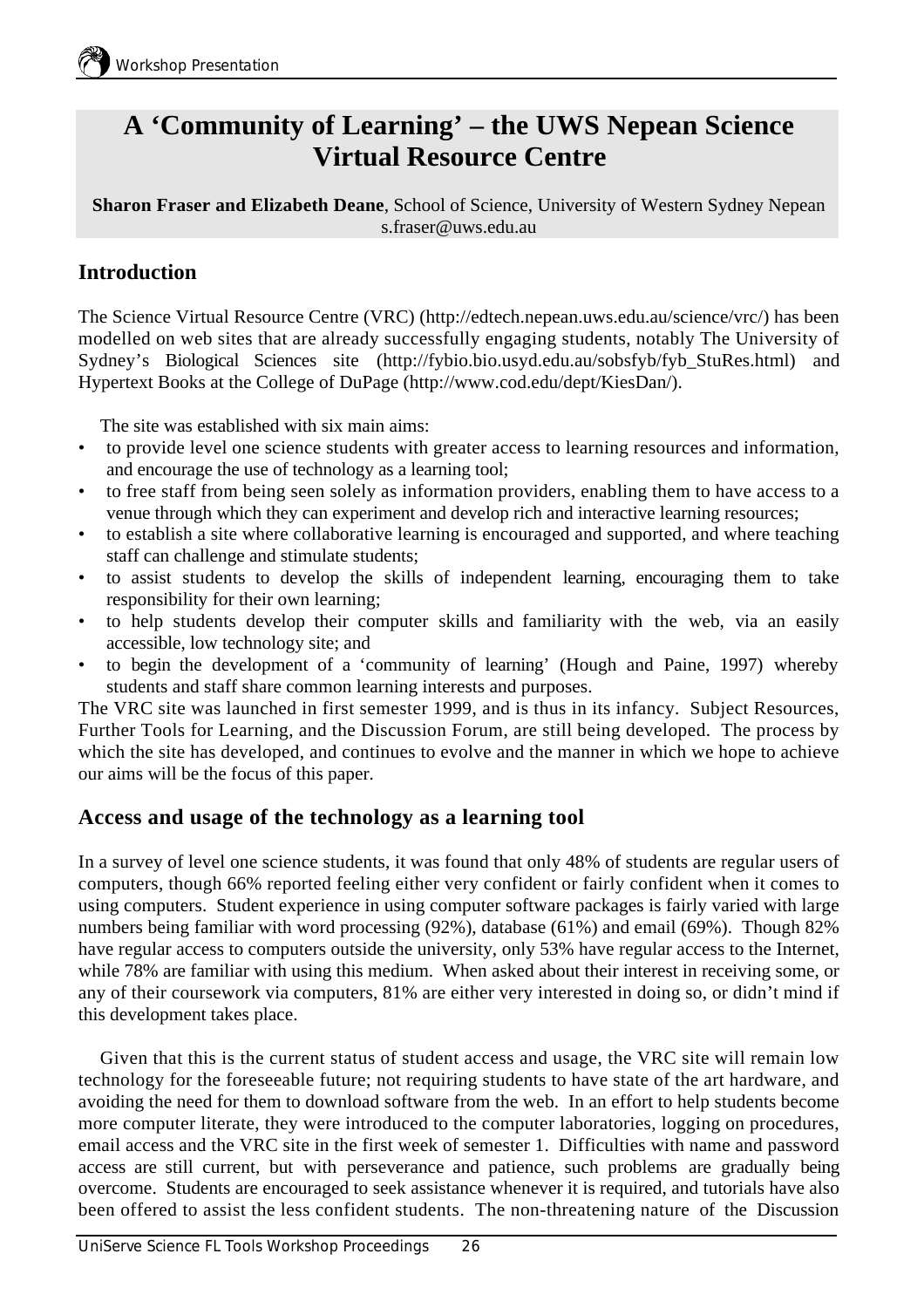Forum will also help students develop the specialist skills necessary for using the computer and Internet effectively. Student usage of the site will continue to be monitored throughout the next 12 months and beyond.

#### **Free staff from being seen solely as information providers**

At present, the VRC is nothing out of the ordinary, though its potential is great. Though commencing its life in a fairly traditional manner, it is anticipated that the site will evolve away from a didactic and content driven approach. Much of the content material for semester one is now available on the web giving students access to this information prior to attending lectures. Thus teaching staff now have the opportunity to use their valuable face-to-face time in a different manner. For example, rather than using this time to present new material, these sessions can be used to explore the main concepts in more depth through student discussion, debate, and role play. The extent to which such teaching sessions change, will depend upon the enthusiasm and interest of the individual lecturer, the amount of support and encouragement they receive, and how students respond and adapt to such changes.

With the addition of links from the core content material contained in the VRC, to other specialist resources available on the web, core resources can be augmented, and enable students to explore the material in more depth. Lecturers can use this as an opportunity to investigate the validity and authority of the scientific information currently available on the web, whilst encouraging students to critically analyse the information sources they consult.

Times of cultural change, as represented by the emergence of sites such as the VRC, are not always easy, or seen by staff as rewarding and challenging. Many see such change as not only timeconsuming but of little visible benefit to student learning. Certainly if teaching and learning practices do not change concurrently, there will be little improvement in learning outcomes. Therefore it is essential that both academic development and the establishment of student support systems develop hand in glove with the evolution of the web site.

#### **A site encouraging collaborative learning, individual challenge and stimulation**

UWS Nepean draws the majority of its students (67%) from the Greater West region of Sydney, and though the majority of students (59%) attend university full-time, a significant number (41%) of parttime students are enrolled. All discipline areas have students for whom English is not their first language, but science (56%) is one of the disciplines most affected. Such characteristics affect the types of resources developed, the way concepts are expressed, the manner in which face-to-face sessions are conducted, and the activities that are advanced to enable students to interact with the material. However, working and learning collaboratively are essential skills in today's workplace, irrespective of the student's background, and as such should be encouraged, valued and nurtured. By developing both challenging and stimulating material for consideration in the Discussion Forum, and assessment tasks that require students learn in teams, both in class time and on-line, such skills can be practiced in a congenial environment.

#### **The development of the skills of independent learning and individual responsibility for learning**

An attitude that is commonly encountered amongst students is that the content covered in lectures is the extent of what should be learnt; it can come somewhat of a shock to learn that more is expected. The VRC will enable students to access material to the minimum depth and beyond, depending upon individual interest and motivation.